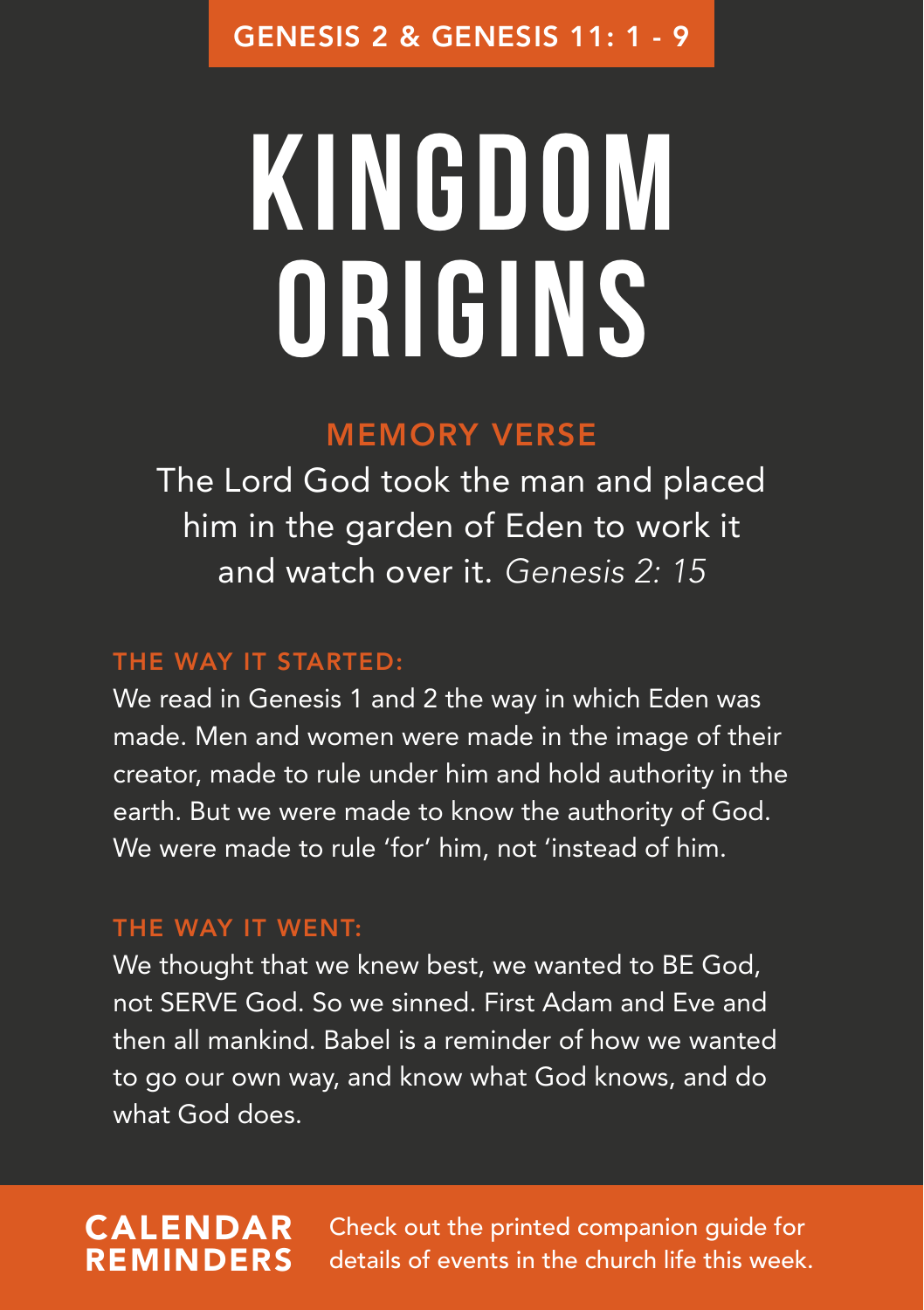WEEK 1 | *MAY 1ST*

## **Daily Readings**

- M GENESIS<sub>1</sub>
- T GENESIS 2
- W GENESIS<sub>3</sub>
- T GENESIS 11: 1 9
	- **F EXODUS 9**

### **prayer points**



### THE WORLD

Let's pray for the leaders of the nations in the many challenges and pressures that they face, particularly in view of increasing uncertainty on many fronts.



### THE NATION

Elections for local councillors take place on Thursday 5th May. Let's ask that we would have wisdom in casting our votes and for those to be elected who have a heart to serve their local community.



### THE CHURCH

Let's pray for church leaders throughout the global church whose motivation is not to "make a name for" themselves [Genesis 11:4], but rather to enable Christ-followers to glorify God and enjoy Him for ever.